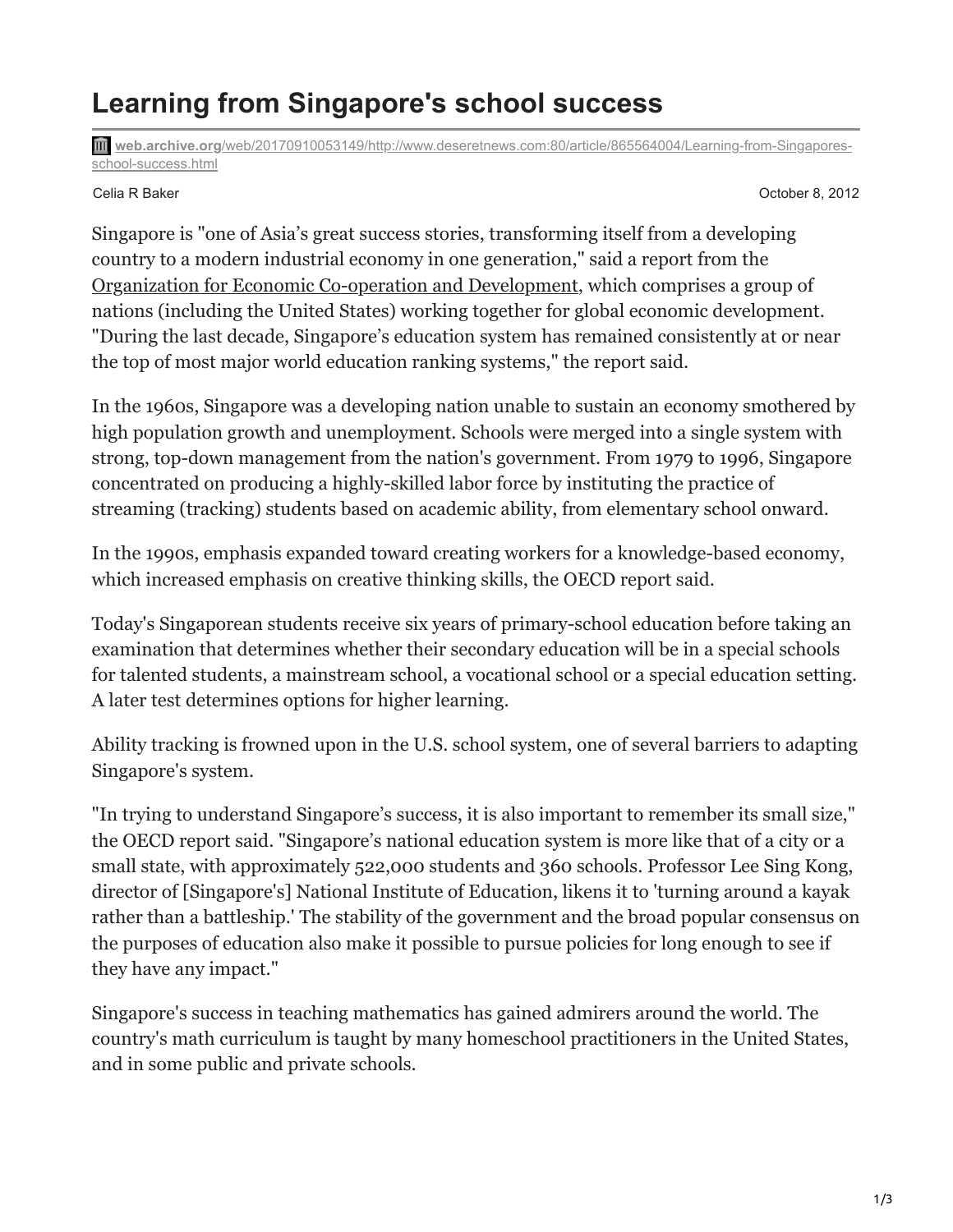"In contrast to the most common math programs in the United States, Singapore math devotes more time to fewer topics, to ensure that children master the material through detailed instruction, questions, problem solving, and visual and hands-on aids like blocks, cards and bar charts," said a 2010 story in the [New York Times.](https://web.archive.org/web/20170910053149/http://www.nytimes.com/2010/10/01/education/01math.html) "Ideally, they do not move on until they have thoroughly learned a topic."

Students develop a strong foundation in math under the system and can advance rapidly later on, the story said. The method is seen as a balanced approach between old-fashioned math drills and new methods that stress critical thinking. It is hard to implement in U.S. schools, however, because it requires expensive retraining of teachers, the New York Times said.

A possible downside of Singapore's education system is that students are under intense pressure to succeed on high-stakes tests.

In Singapore, "tiger mothers" — a reference to Amy Chua's book on Chinese parenting — "load their cubs down with extra homework and tuition to make them excel at school," said a report in the [Economist](https://web.archive.org/web/20170910053149/http://www.economist.com/node/21563354).

"Western parents are usually horrified at the pressure the tiger mums exert on their children to get better grades or become concert violinists, preferably before puberty," the report said. "But in Singapore this style of parenting, especially among the ethnic Chinese majority, is rarely questioned."

The age of the tiger mother might be waning, though. Last August, Singaporean Prime Minister Lee Hsien gave a speech in which he encouraged parents to ease up on their kids.

"Most of his remarks celebrated Singapore's success, as usual," the Economist said. "But then he berated parents for coaching their 3- or 4-year-old children to give them that extra edge over the 5-year-old competition. And he added: 'Please let your children have their childhood. … Instead of growing up balanced and happy, [they] grow up narrow and neurotic. No homework is not a bad thing. It's good for young children to play, and to learn through play.'"

A delegation from North Carolina visited Singapore to learn from the country's economic and [education system, and brought back recommendations in a report called "Learning From](https://web.archive.org/web/20170910053149/http://ciu.northcarolina.edu/wp-content/uploads/2010/06/Learning-From-Singapore.pdf) Singapore."

Teacher quality was cited as a major factor in the success of Singapore's education system. Teacher candidates in Singapore are recruited from the academic upper one-third of high school graduation classes, and given full tuition and a salary while studying to become teachers. And, the beginning pay for teachers is higher than that for medical doctors starting out in their field.

Lessons learned from the North Carolina cultural delegation included: